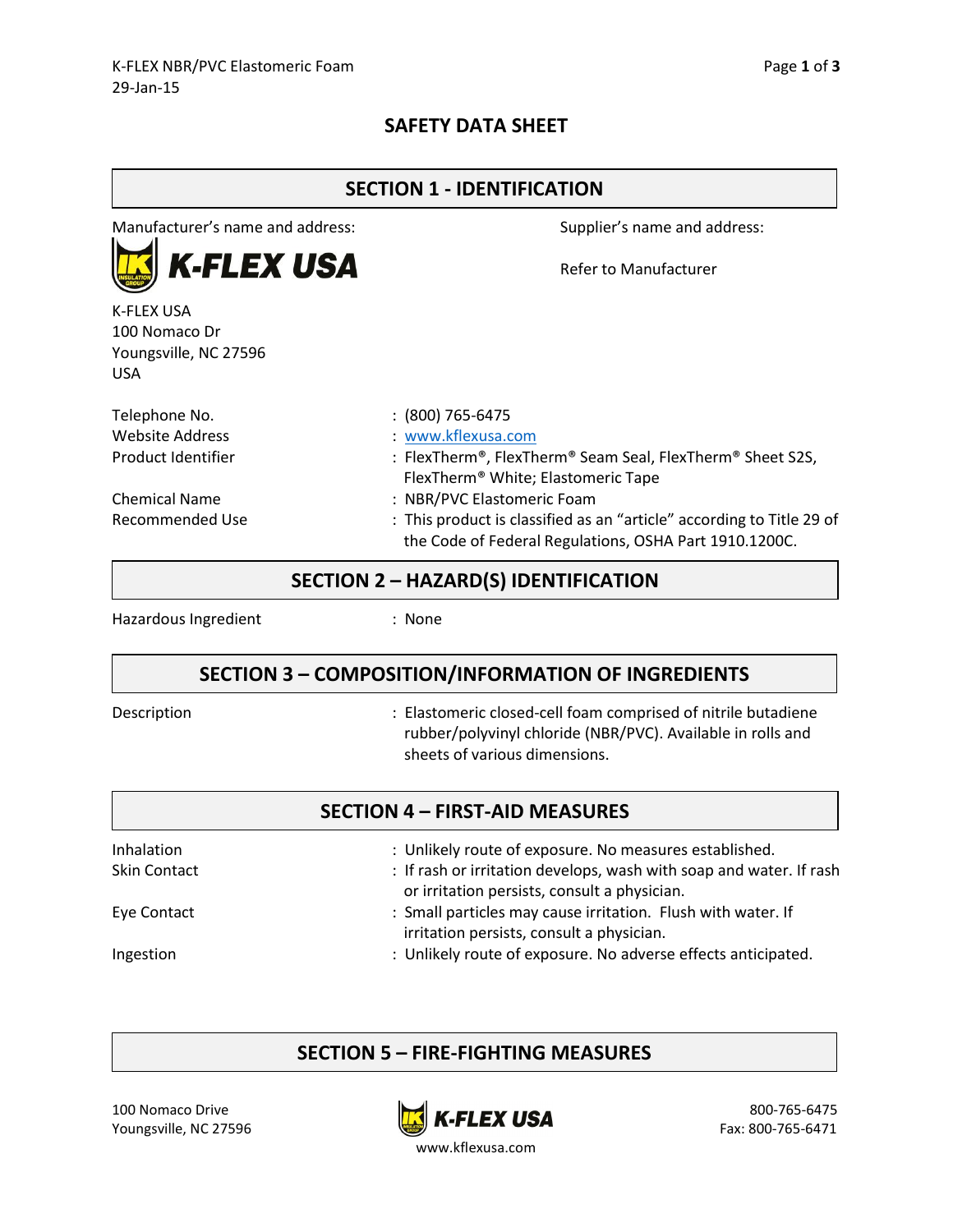K-FLEX NBR/PVC Elastomeric Foam Page **2** of **3** 29-Jan-15

| <b>Extinguishing Media</b>             | : Water, CO <sub>2</sub> , Dry Chemical, Foam                                                                                |
|----------------------------------------|------------------------------------------------------------------------------------------------------------------------------|
| <b>Special Firefighting Procedures</b> | : Recommend NIOSH/MSHA approved self-contained breathing                                                                     |
| Decomposition Products                 | apparatus and full protective clothing be worn.<br>: Upon combustion, HCI, HCN, and other hazardous gases may<br>be evolved. |

### **SECTION 6 – ACCIDENTAL RELEASE MEASURES**

Personal Precautions : Recommend light to medium duty cloth or leather gloves and approved safety glasses.

Emergency Procedures : None.

## **SECTION 7 – HANDLING AND STORAGE**

| Hints for Safe Handling<br>Hints for Fire and Explosion Protection : None. | : None.                                                                          |
|----------------------------------------------------------------------------|----------------------------------------------------------------------------------|
| Hints for Separation of Incompatible                                       |                                                                                  |
| <b>Materials</b>                                                           | : None.                                                                          |
| <b>Storage Recommendations</b>                                             | : Avoid storage in confined areas where temperatures may<br>exceed 51°C (125°F). |

# **SECTION 8 – EXPOSURE CONTROLS/PERSONAL PROTECTION**

Medical Conditions Aggravated by Exposure : Not established. Codes Used : N/A General Health Measures : N/A

Engineering Controls : Local exhaust ventilation is recommended for control of airborne dust, fumes, and vapors in confined areas.

# **SECTION 9 – PHYSICAL AND CHEMICAL PROPERTIES**

Color : Black, white, or gray. Odor : Negligible to no odor. Melting Point : N/A Boiling Point : N/A Lower Explosion Limit : N/A Upper Explosion Limit : N/A Vapor Pressure @ 20°C : 0.1 Vapor Density (Air = 1) : N/A Solubility : Insoluble : Specific Gravity  $(H_2O = 1)$  : N/A

Appearance **in the sum of the set of the Sheets**, rolls, and tubes; some with self-adhesive

- 
- 
- 
- 
- 
- 
- 
- 
- 
-